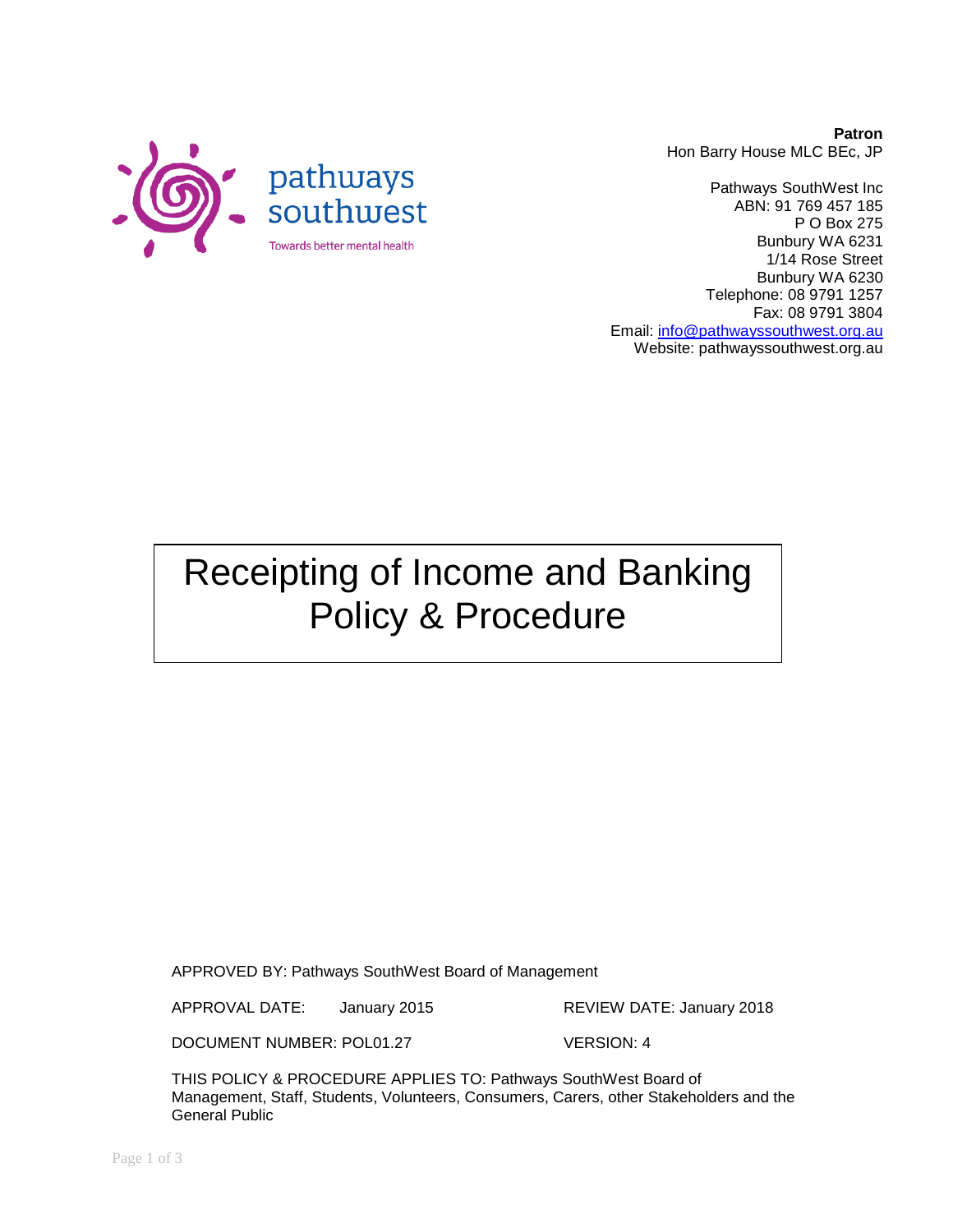# **Receipting of Income and Banking**

## **Policy & Procedure**

### **Policy**

This procedures outlines the Receipting and Banking of all monies that are collected, receipted, recorded and banked promptly and applies to all Pathways staff.

#### **Procedure**

All amounts of money received for Pathways purposes must be recorded by the Business Manager and/or delegate in ReckonAccounts or the designated accounting software package.

#### **Income**

- All money received including donations must be recorded in ReckonAccounts regardless of its source i.e. EFT, cash or cheque.
- A receipt must be given for all money received except when payments are via EFT.
- All cheques received on behalf of Pathways must be banked in a timely manner, must be recorded in the bank deposit book and must be recorded in ReckonAccounts.

#### **Private Funds**

- Pathways staff shall not mix private moneys with Pathways funds under their control or cash any cheque for any person out of Pathways funds.
- Pathways staff shall not keep, or permit to be housed, any private moneys or documents in an official safe or strongroom, or lodge or permit to be lodged, private moneys in a Pathways bank account.

#### **Safeguarding Funds**

- It is the personal responsibility of every officer involved with the collection, receipt or custody of Pathways moneys to safeguard those moneys adequately while under their physical control. For these purposes "to safeguard adequately" includes:
	- o Use of a lockable cash box that should be locked and placed in a lockable drawer when not immediately required.

#### **Cheque Payment for invoices issued through Accounts Receivable**

• Payments received by staff members for invoices raised through the Accounts Receivable System must not be receipted by them but forwarded to the Business Manager or delegate for receipting through the Accounts Receivable System.